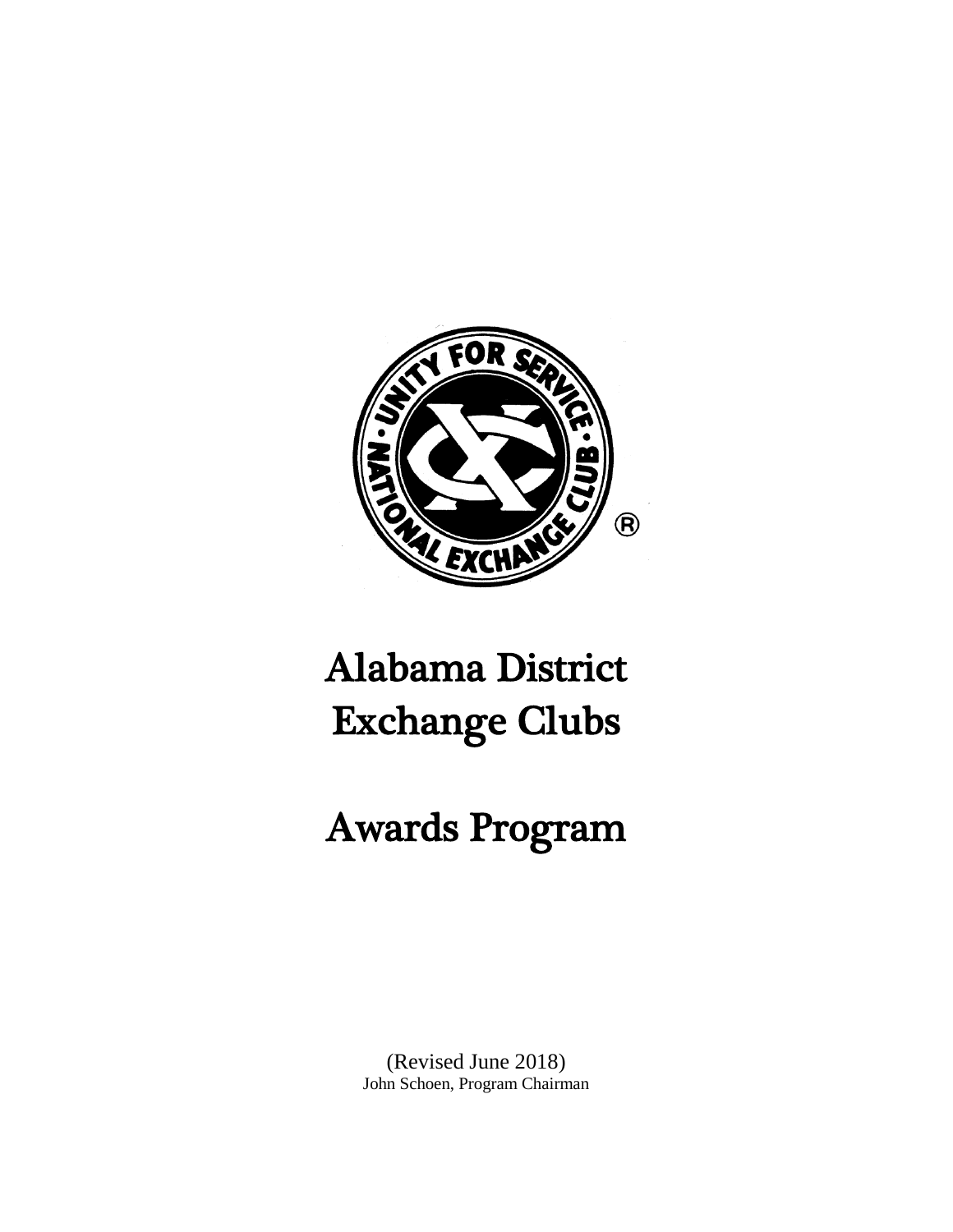## **Alabama District Exchange Clubs Awards Program**

| Youth of the Year, Youth Oratory and ACE (Accepting the Challenge of Excellence) |  |
|----------------------------------------------------------------------------------|--|
|                                                                                  |  |
|                                                                                  |  |
|                                                                                  |  |

#### \*\*\* \*\*\* **NOTES**

Please note that awards may be judged over different time periods. Some awards are given in two categories based on club size. Please consult the individual award descriptions for details.

Copy pages of this handbook and distribute to appropriate chairs as needed.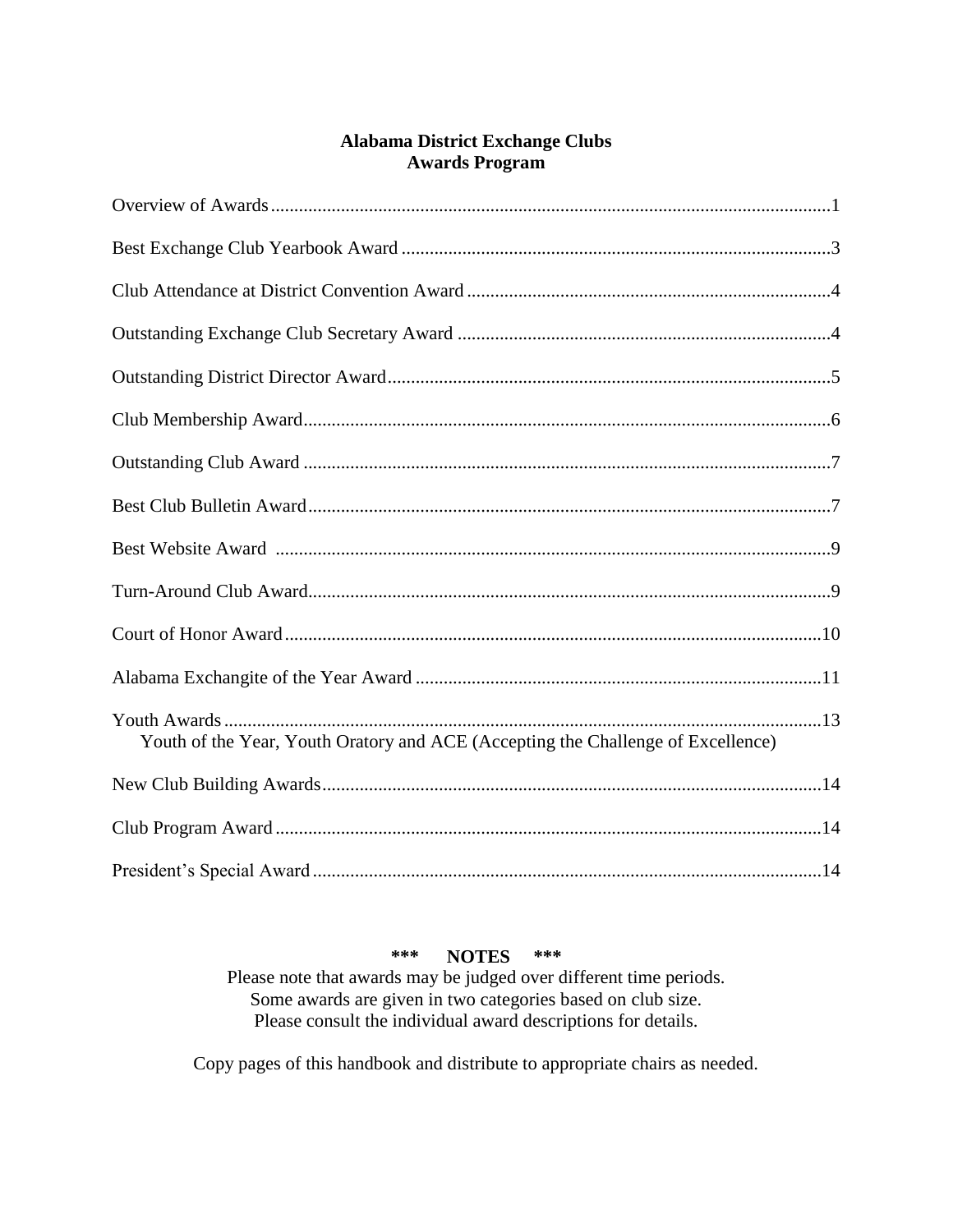| <b>Award Title</b>                   | <b>Competition Period</b>  | Submission        |                  | <b>Judged By</b>              | <b>Award Item</b>      |
|--------------------------------------|----------------------------|-------------------|------------------|-------------------------------|------------------------|
|                                      |                            | <b>Deadline</b>   | <b>Submit to</b> |                               |                        |
| <b>Best Exchange Yearbook Award</b>  | Convention year            | Convention        | <b>District</b>  | Committee                     | Emblem                 |
| A. Clubs with 40 or more members     |                            |                   | Secretary        |                               |                        |
| B. Clubs under 40 members            |                            |                   |                  |                               |                        |
| <b>Club Attendance at District</b>   | <b>District Convention</b> | N/A               | N/A              | <b>District Treasurer</b>     | Emblem                 |
| Convention                           |                            |                   |                  |                               |                        |
| <b>Outstanding Club Secretary</b>    | Convention year            | 2 weeks prior     | District         | Committee chaired by          | Inscribed desk pen set |
| <b>Award</b>                         |                            | to Convention     | Treasurer        | <b>District Treasurer</b>     | or Plaque              |
| <b>Outstanding District Director</b> | Convention year            | Convention        | N/A              | <b>District President and</b> | Inscribed desk pen set |
| <b>Award</b>                         |                            |                   |                  | <b>District Secretary</b>     | or Plaque              |
| <b>Club Membership Award</b>         | July 1-April 30            | N/A               | N/A              | <b>District Treasurer</b>     | Emblem                 |
| A Clubs with 40 or more members      |                            |                   |                  |                               |                        |
| <b>B</b> Clubs under 40 members      |                            |                   |                  |                               |                        |
| <b>Outstanding Club Award</b>        | Convention year            | One month         | District         | <b>District President</b>     | Emblem and \$100       |
|                                      |                            | prior to District | Treasurer        |                               | check                  |
|                                      |                            | Convention        |                  |                               |                        |
| <b>Best Club Bulletin Award</b>      | July 1 to May1             | One month         | District         | Committee                     | Emblem                 |
| A Clubs with 40 or more members      |                            | prior to District | Secretary        |                               |                        |
| <b>B</b> Clubs under 40 members      |                            | Convention        |                  |                               |                        |
| <b>Turn-Around Club Award</b>        | Convention year            | N/A               | N/A              | <b>District President</b>     | Emblem                 |
|                                      |                            |                   |                  |                               |                        |
| <b>Court of Honor Award</b>          | Convention year            | April 15          | District         | <b>District President</b>     | Inscribed wall plaque  |
|                                      |                            |                   | President        |                               |                        |
| <b>Exchangite of the Year Award</b>  | Current and previous       | April 15          | Committee        | Committee chaired by          | Inscribed wall plaque  |
|                                      | convention years           |                   | chair            | previous year's winner        |                        |
| <b>Youth of the Year Award</b>       | Convention year            | See packet        | Youth            | Appointed panel of            | Inscribed wall plaque  |
|                                      |                            |                   | Committee        | judges                        | and cash award         |
|                                      |                            |                   | chair            |                               |                        |
| <b>Youth Orators Award</b>           | Convention year            | See               | Youth            | Appointed panel of            | Inscribed wall plaque  |
| 1 male and 1 female winner           |                            | Description of    | Committee        | judges                        | and cash award         |
|                                      |                            | Award packet      | chair            |                               |                        |

# **Overview of Awards**

.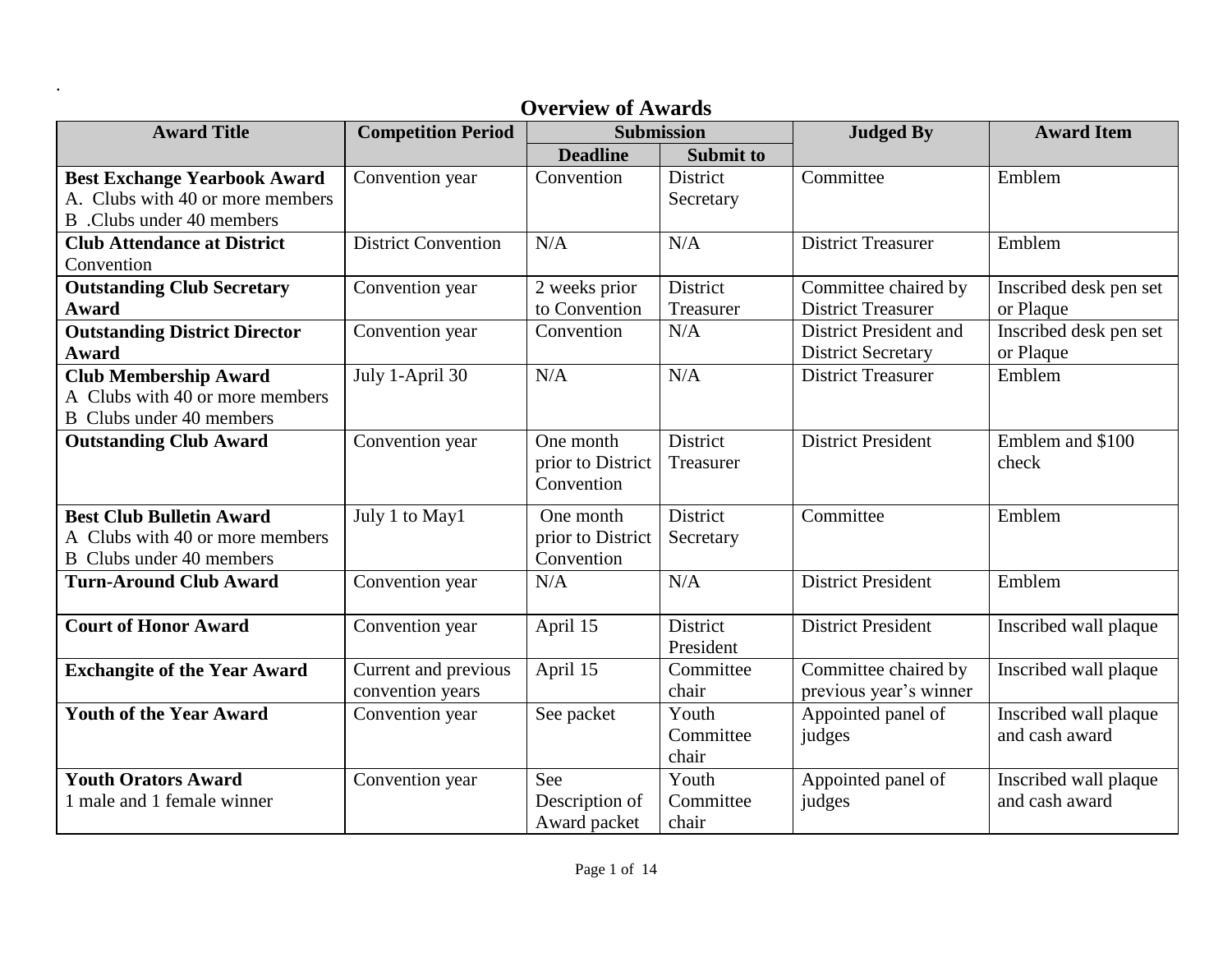| <b>Award Title</b>                                             | <b>Competition Period</b> | <b>Submission</b>                            |                    | <b>Judged By</b>          | <b>Award Item</b>            |
|----------------------------------------------------------------|---------------------------|----------------------------------------------|--------------------|---------------------------|------------------------------|
|                                                                |                           | <b>Deadline</b>                              | <b>Submit to</b>   |                           |                              |
| A.C.E. Award                                                   | Convention year           | See packet                                   | Youth              | Appointed panel of        | Inscribed wall plaque        |
| Accepting the Challenge of<br>Excellence                       |                           |                                              | Committee<br>chair | judges                    | and cash award               |
| <b>New Club Building Awards</b>                                | Convention year           | N/A                                          | N/A                | <b>District President</b> | Framed<br>certificate/emblem |
| <b>Club Program Award</b><br>Presented at Midwinter Conference | July 1-June 30            | N/A                                          | N/A                | <b>District Secretary</b> | Emblem                       |
| <b>President's Special Award</b>                               | Convention year           | N/A                                          | N/A                | <b>District President</b> | Inscribed wall plaque        |
| <b>Best Website Award</b>                                      | July 1 to May1            | One Month<br>prior to District<br>Convention | ADEC Sec.          | Committee                 | Emblem                       |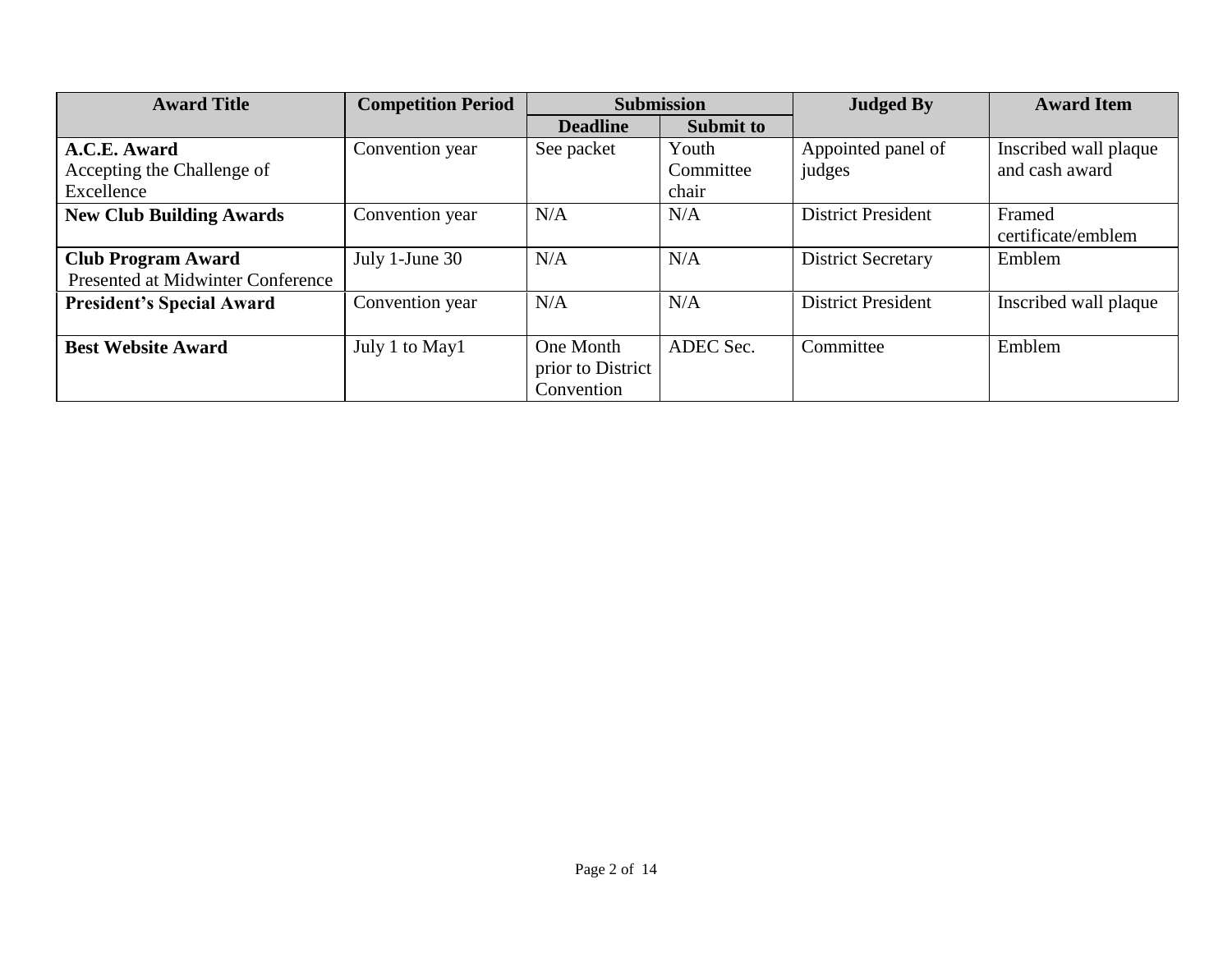#### **TITLE: Best Exchange Club Yearbook Award**

PURPOSE: Recognizes the club with the most outstanding pictorial report of its activities and projects over the past convention year through publicity items, candid snapshots, descriptions of programs, and novelty items.

AWARD: Emblem for club's Service Awards Banner. Two awards will be given: Clubs with under 40 Members and Clubs with 40 or more Members.

#### RULES FOR JUDGING:

- 1. An Exchange Club Yearbook Award Committee will be appointed by the District President to serve as judges for this award.
- 2. Exchange Clubs should submit actual clippings of items published in newspapers, magazines, District or National Bulletins, periodicals, and circulars, as well as verbal and pictorial descriptions of club activities. Each news item should be identified as to publication source and date of publication. For items broadcast on radio or television, include a statement of when and where the item was broadcast, length of broadcast time, and/or the actual script. Club bulletins should not be included. Items should be presented for judging in a bound format, such as an album or scrapbook.
- 3. Since the yearbook is valuable to preservation of the history of a club, the inclusion of photographs, novelties, programs, and similar items is encouraged.
- 4. The judges will give weight to frequency and content of news items and overall coverage of all club activities. Published articles and photos of club speakers, activities, and related subjects will receive added weight. The judges will take into consideration evidence of a planned continuous publicity program throughout the convention year.
- 5. Each Exchange Club will present its yearbook for evaluation to the District Secretary at the beginning of the District Convention.
- 6. The award will be presented at each District Convention according to the Official Program.

#### EVALUATION CRITERIA:

| Cover       |         |  |
|-------------|---------|--|
| a.          |         |  |
|             |         |  |
|             | Content |  |
| a.          |         |  |
| $b_{\cdot}$ |         |  |
|             |         |  |
| d.          |         |  |
| e.          |         |  |
|             |         |  |
|             |         |  |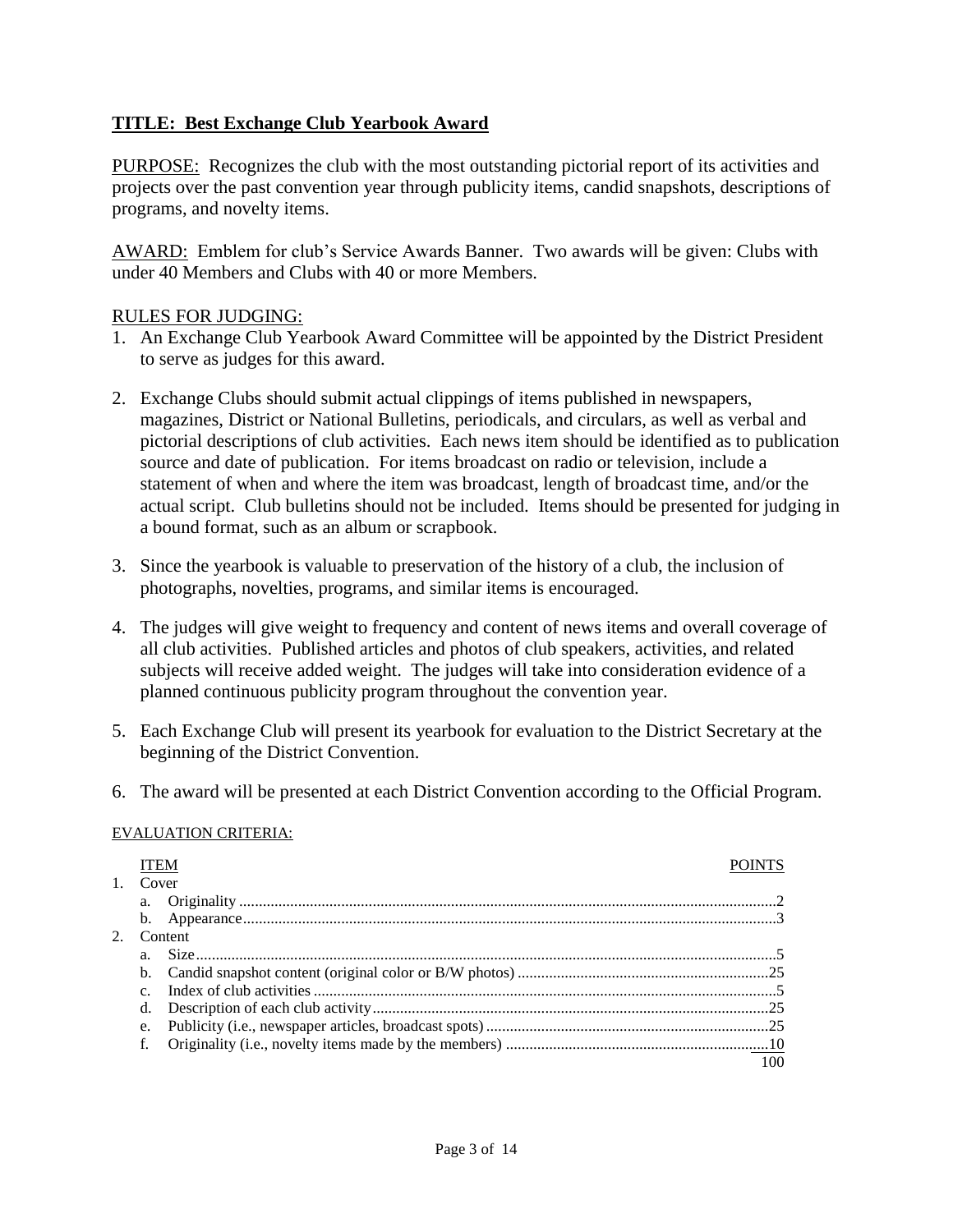## **TITLE: Club Attendance at District Convention Award**

PURPOSE: Recognizes the club with most representation at the District Convention

AWARD: Emblem for club's Service Awards Banner

#### RULES FOR JUDGING:

- 1. Any club member who has registered at the convention prior to the Installation Banquet shall be counted. Official registration shall be based on the District Treasurer's records.
- 2. The District Treasurer shall determine the winner of this award from the convention registration records using the formulas below.
- 3. The award will be presented at each District Convention according to the Official Program.

#### EVALUATION CRITERIA:

To allow for differences in club size and distance traveled to the District Convention, the following formula will be used to determine the winner of this award:

| <b>Club Membership</b> | Formula                        |
|------------------------|--------------------------------|
| Less than 40           | $(A/CM)$ x $M = Point Score$   |
| 40-99                  | $(A/CM)$ x 2 x M = Point Score |
| 100-149                | $(A/CM)$ x 3 x M = Point Score |

#### **Definition of Formula Elements**:

- A = Attendees at District Convention
- CM = Official Club Membership at time of Convention
- M = Average miles from Convention Site

#### **TITLE: Outstanding Exchange Club Secretary Award**

PURPOSE: Recognizes the local club secretary who best meets the responsibilities of that office

\_\_\_\_\_\_\_\_\_\_\_\_\_\_\_\_\_\_\_\_\_\_\_\_\_\_\_\_\_\_\_\_\_\_\_\_\_\_\_\_\_\_\_\_\_\_\_\_\_\_\_\_\_\_\_\_\_\_\_\_\_\_\_\_\_\_\_\_\_\_\_\_\_\_\_\_\_

AWARD: Inscribed desk pen set or plaque

#### RULES FOR JUDGING:

1. An Outstanding Exchange Club Secretary Award Committee will be appointed by the District President to serve as judges for this award. The District Treasurer shall be the permanent chairman of this committee.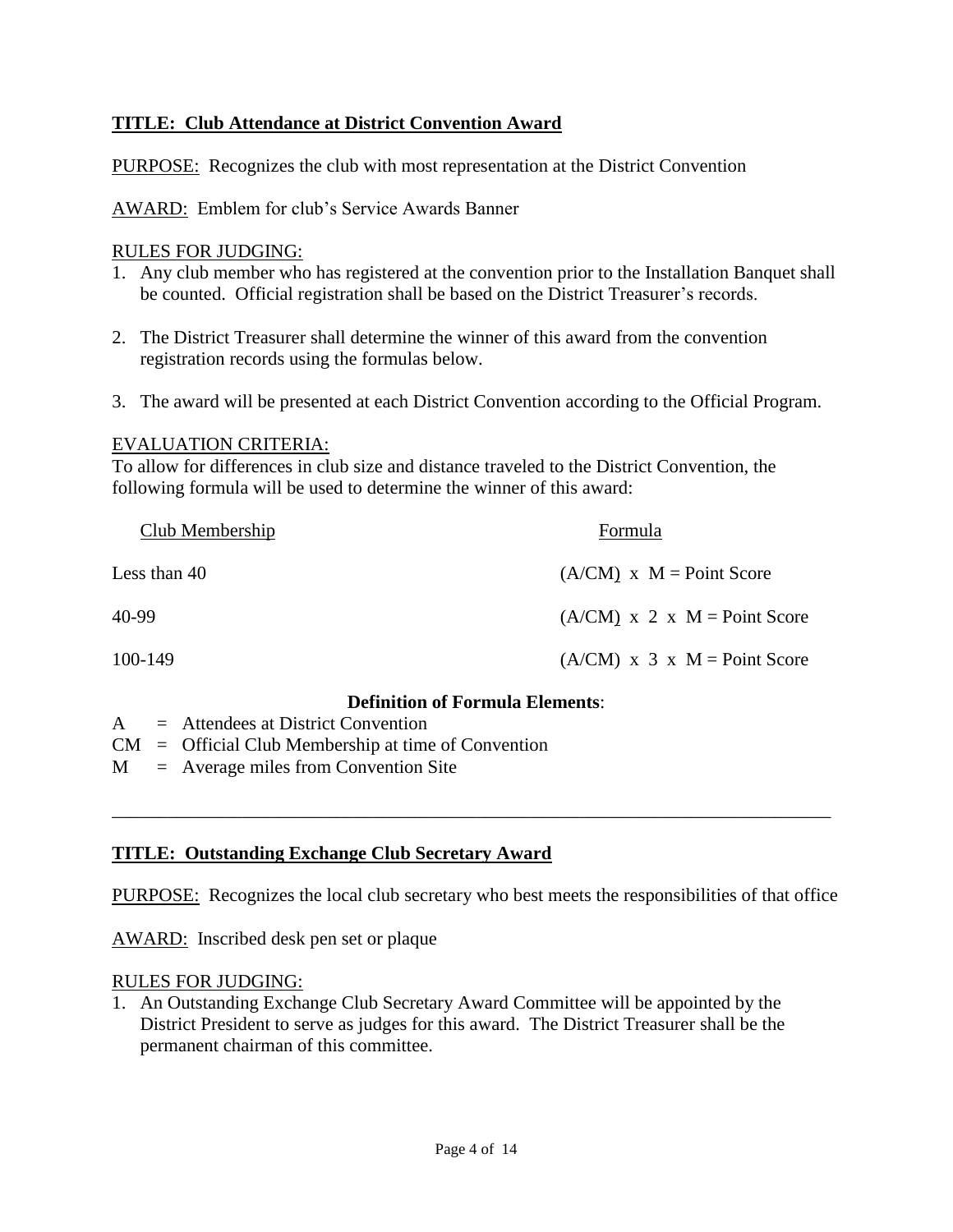- 2. To be considered for this award, a club secretary should meet the National Exchange Club criteria for the Distinguished Club Secretary Award (see NEC Awards Book). Additional criteria for the District Award are listed below.
- 3. The Club Secretary receiving the highest point count will be the recipient of this award. In case of a tie, multiple awards will be made.
- 4. The award will be presented at each District Convention according to the Official Program.

# EVALUATION CRITERIA:

|    | Item<br>Points                                                                            |
|----|-------------------------------------------------------------------------------------------|
|    |                                                                                           |
|    |                                                                                           |
| 2. | Attendance at District meetings                                                           |
|    |                                                                                           |
|    | $\mathbf{b}$ .                                                                            |
|    | C <sub>1</sub>                                                                            |
|    |                                                                                           |
| 3. | Submission of required notification of change in club officers to District Secretary      |
|    | a.                                                                                        |
|    | b.                                                                                        |
|    |                                                                                           |
|    | 4. One Exchange Club road sign or Exchange Club meeting plaque is appropriately displayed |
|    | and in good condition, as determined by the District Director for their Division          |
|    |                                                                                           |
|    | 5. American Flag and an Exchange banner are displayed at club meetings,                   |
|    |                                                                                           |
|    |                                                                                           |
| 6. | Notification to District Secretary of Club Delegates to District Convention by the        |
|    |                                                                                           |

#### **TITLE: Outstanding District Director Award**

PURPOSE: Recognizes the District Director who has most effectively provided guidance, training, and service to their Division as outlined in the District Leader's Monthly Planner, including compliance with required scheduled activities and reporting.

**\_\_\_\_\_\_\_\_\_\_\_\_\_\_\_\_\_\_\_\_\_\_\_\_\_\_\_\_\_\_\_\_\_\_\_\_\_\_\_\_\_\_\_\_\_\_\_\_\_\_\_\_\_\_\_\_\_\_\_\_\_\_\_\_\_\_\_\_\_\_\_\_\_\_**

AWARD: Inscribed desk pen set or plaque

- 1. The recipient of this award shall be determined by the District President and the District Secretary.
- 2. Each District Director shall be considered for this award. The Director receiving the highest point count shall be the winner. In case of a tie, multiple awards shall be made.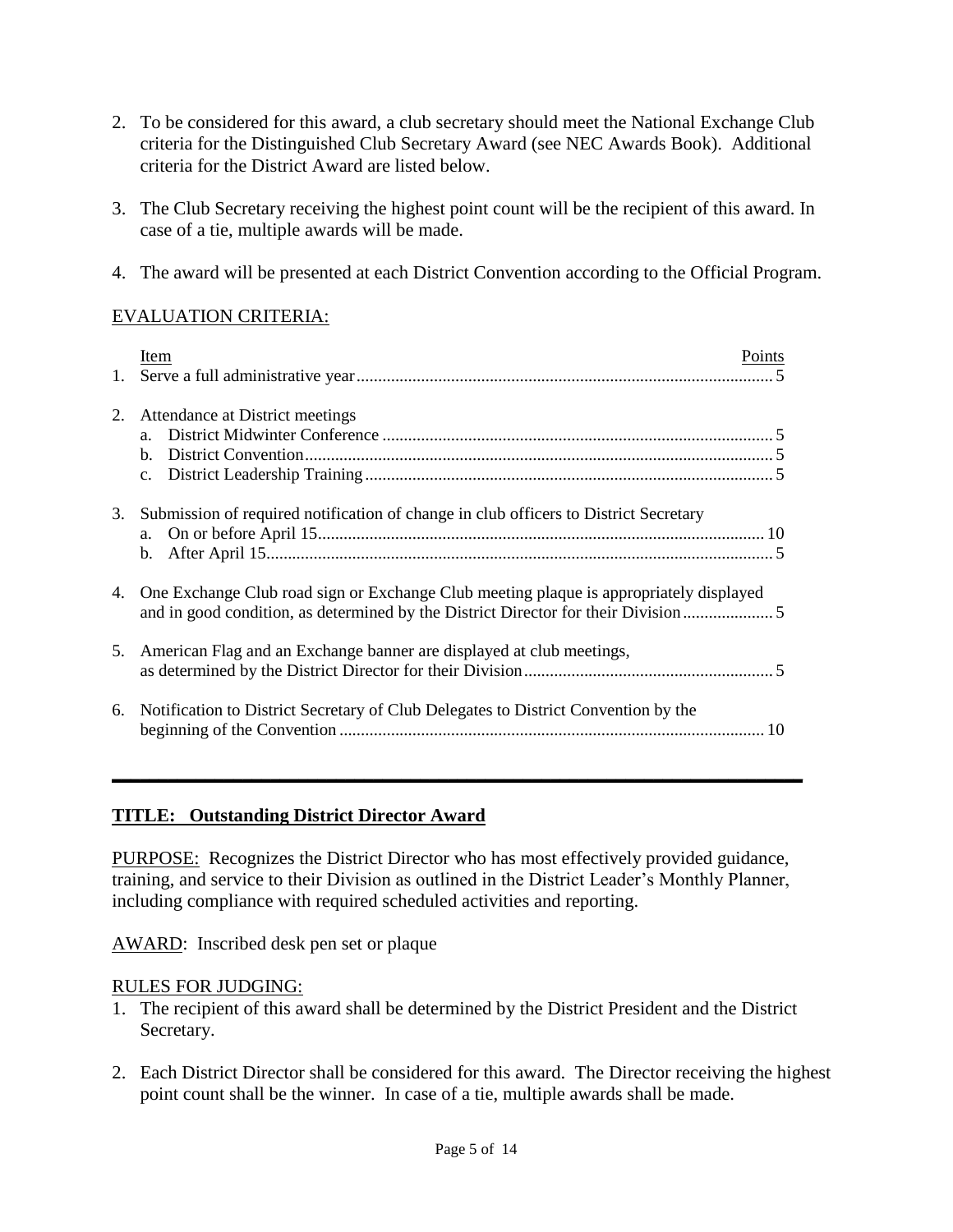3. The award will be presented at each District Convention according to the Official Program.

# EVALUATION CRITERIA:

| 1. | Item<br>Points                                                                                                                                                                                                   |
|----|------------------------------------------------------------------------------------------------------------------------------------------------------------------------------------------------------------------|
| 2. |                                                                                                                                                                                                                  |
| 3. |                                                                                                                                                                                                                  |
| 4. |                                                                                                                                                                                                                  |
| 5. |                                                                                                                                                                                                                  |
| 6. |                                                                                                                                                                                                                  |
| 7. | Accomplishment and reporting by clubs of annual Program Development Meeting<br>Clubs holding such meeting on or before July 31<br>a.<br>b.                                                                       |
| 8. | Quarterly visits to each club in Division/Reports to District President<br>a.<br>District Director's Report Forms filed quarterly<br>$\mathbf{b}$ .                                                              |
| 9. | Evidence of each club in the Division actively seeking the                                                                                                                                                       |
|    | 10. Active participation in a successful new club sponsorship in the Division<br>to include the minimum requirements of attendance at the Temporary<br>Organization Meeting, the Permanent Organization Meeting, |

#### **TITLE: Club Membership Award**

PURPOSE: Recognizes the two local Exchange Clubs that have experienced the largest net increase in club membership for the period of July 1-April 30. Two awards will be given: Clubs with under 40 Members and Clubs with 40 or more Members.

AWARD: Emblem for club's Service Awards Banner

## RULES FOR JUDGING:

1. The District Treasurer shall determine the recipient of this award.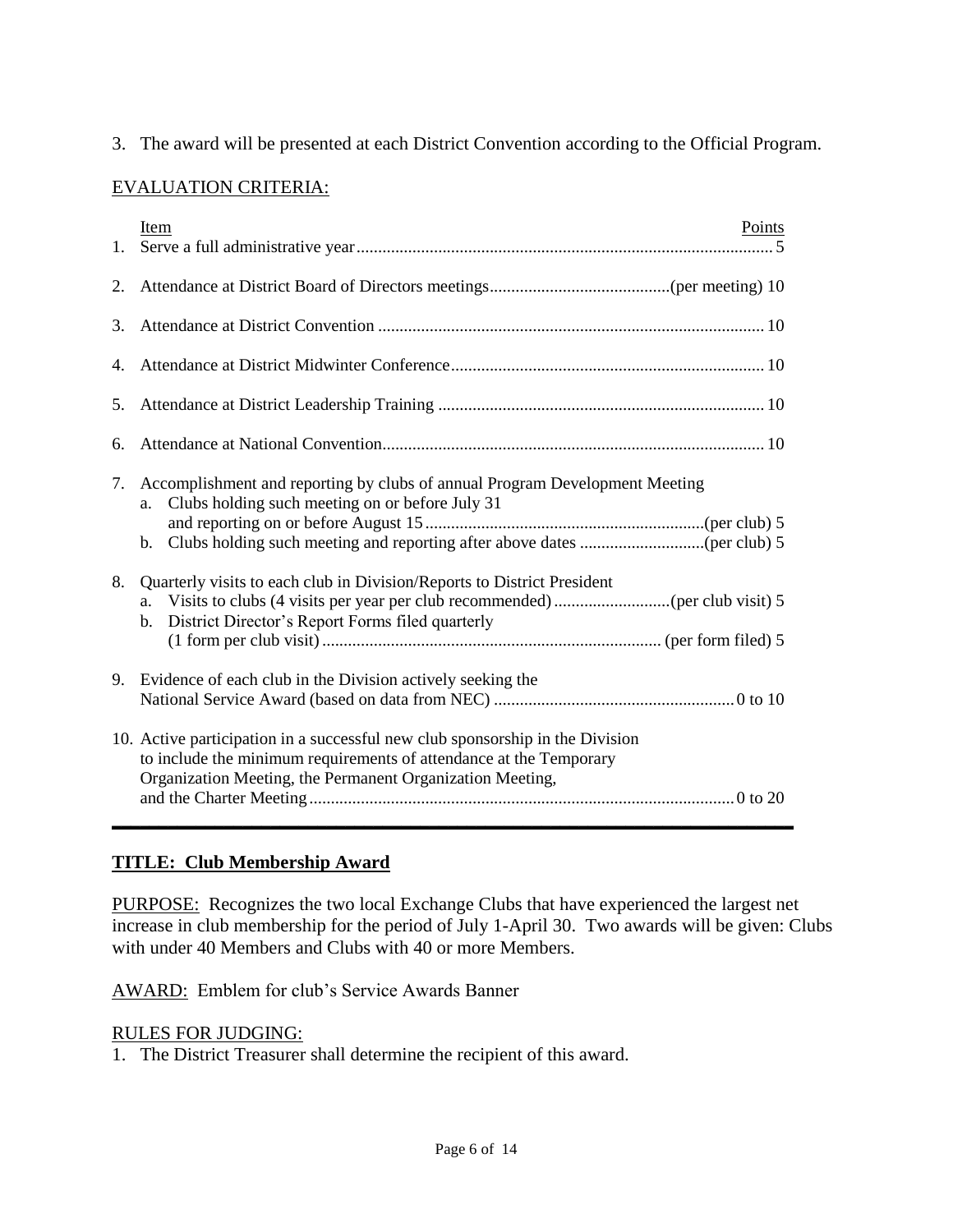- 2. The records of the District Treasurer shall be used as the sole basis for determining membership acquisition and loss (net gain) for local clubs in the District.
- 3. The award will be presented at each District Convention according to the Official Program.

# EVALUATION CRITERIA:

Points Net gain in membership for the period of July 1-April 30 ...........................(per member) 1

**\_\_\_\_\_\_\_\_\_\_\_\_\_\_\_\_\_\_\_\_\_\_\_\_\_\_\_\_\_\_\_\_\_\_\_\_\_\_\_\_\_\_\_\_\_\_\_\_\_\_\_\_\_\_\_\_\_\_\_\_\_\_\_\_\_\_\_\_\_\_\_\_\_\_\_\_**

## **TITLE: Outstanding Club Award**

PURPOSE: Recognizes the local club which is most outstanding based on participation in the National Exchange Club's Program of Service and in meeting the goals and objectives set forth in the criteria stated here.

AWARD: Emblem for club's Service Awards Banner and \$100.00 check

## RULES FOR JUDGING:

- 1. The winner of the Outstanding Club Award will be determined by the District President.
- 2. Local clubs chartered after November 30 in the previous calendar year are not eligible for this award.
- 4. The District Treasurer will review all applications received, make appropriate comments on each, and forward them to the District President for their review. The District Treasurer shall also furnish the District President with statistics and other information as needed from District records to aid the District President in evaluation of each application received.
- 4. The award will be presented at each District Convention according to the Official Program. There will be no ties for this award.

\_\_\_\_\_\_\_\_\_\_\_\_\_\_\_\_\_\_\_\_\_\_\_\_\_\_\_\_\_\_\_\_\_\_\_\_\_\_\_\_\_\_\_\_\_\_\_\_\_\_\_\_\_\_\_\_\_\_\_\_\_\_\_\_\_\_\_\_\_\_\_\_\_\_\_\_\_

# **TITLE: Best Club Bulletin Award**

PURPOSE: To recognize and encourage excellence in the publication of readable, attractive, and informative club bulletins that stimulate greater club unity; attendance at meetings; membership participation, involvement, and enthusiasm; and increased awareness of Exchange goals, principles, and ideals.

AWARD: Emblem for Club's Service Awards Banner. Two awards will be given: Clubs with under 40 Members and Clubs with 40 or more Members.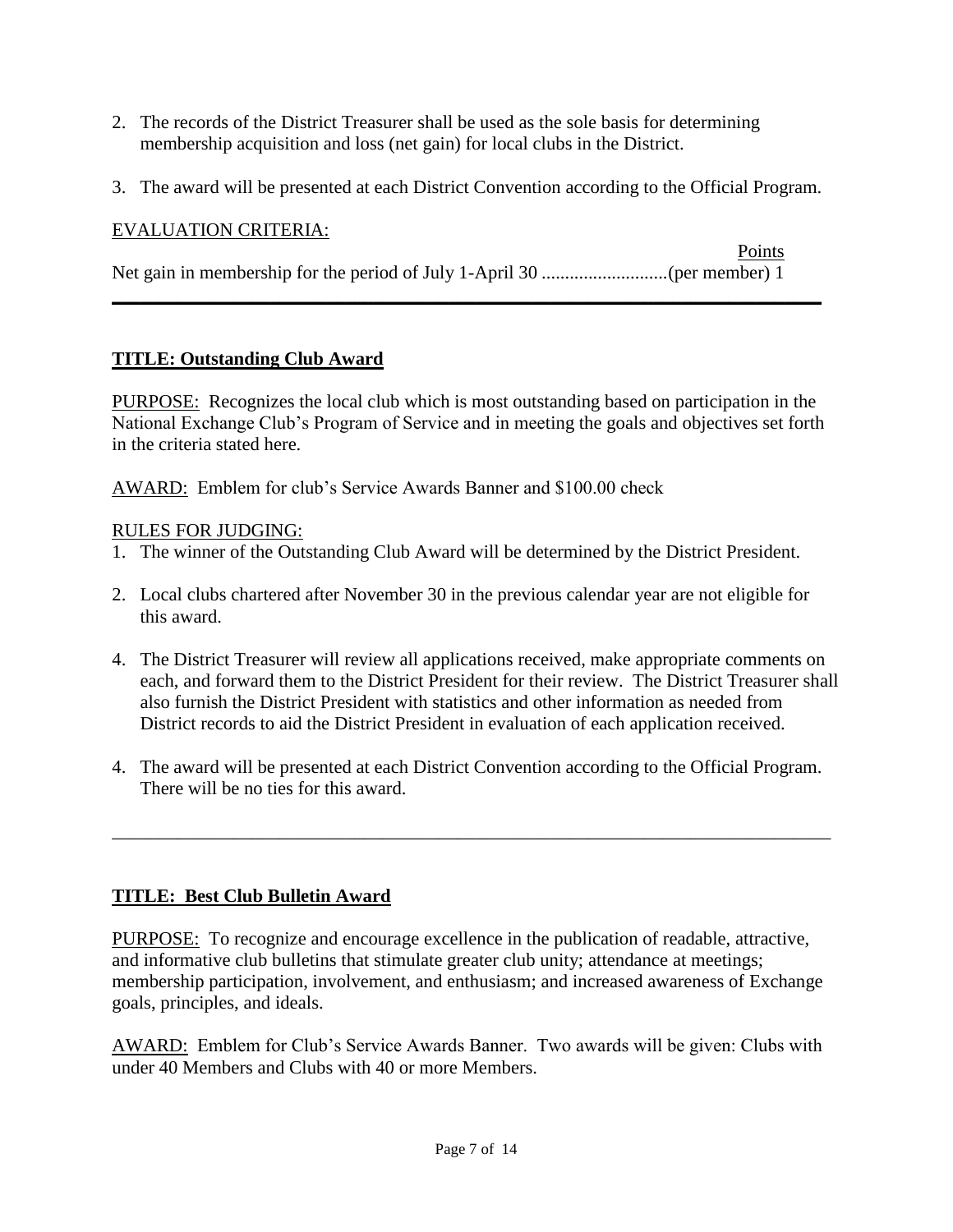#### RULES FOR JUDGING:

- 1. A Best Club Bulletin Award Committee will be appointed by the District President to serve as judges for this award and for the Best Club Website Award. Judging will take place at the Annual Convention.
- 2. A bulletin must be published at least monthly to qualify for competition.

3. Judging will be based upon the Evaluation Criteria following which correspond with the National Best Club Bulletin Award criteria.

- 4. The award in each category will be presented at each District Midwinter Meeting according to the Official Program.
- 5. The District Awards Chair will forward the District winner in each category, along with the appropriate entry form, to the National Exchange Club for competition in the National Best Club Bulletin Award Contest before the April 1 deadline.

#### EVALUATION CRITERIA:

Bulletins will be rated on a scale of 1-10, with 10 being a perfect score in each of the subdivisions of the category of Content, and in the categories of Readability and Eye Appeal. Maximum total points is 50.

#### Content: *Maximum points – 30*

| A. Is content balanced between news of upcoming meeting programs, other club<br>events, project progress, reports of recent projects, member news, items of |       |
|-------------------------------------------------------------------------------------------------------------------------------------------------------------|-------|
|                                                                                                                                                             |       |
|                                                                                                                                                             |       |
| B. Does the bulletin promote participation, attendance, membership and new club                                                                             |       |
| building, Exchange education, and significant news on district and national                                                                                 |       |
|                                                                                                                                                             |       |
|                                                                                                                                                             |       |
| C. Does the bulletin carry the correct Exchange Club emblem as well as complete                                                                             |       |
| and correct club name, city, state, date, and meeting time and place?  Score                                                                                |       |
|                                                                                                                                                             |       |
| Readability: <i>Maximum points – 10</i>                                                                                                                     |       |
| Does the writing meet acceptable standards of punctuation, sentence structure,                                                                              |       |
| grammar, and spelling? Is writing concise, understandable, and accurate?  Score                                                                             |       |
|                                                                                                                                                             |       |
| Eye Appeal: <i>Maximum points</i> $-10$                                                                                                                     |       |
| Does the overall appearance of the bulletin stimulate readership? Are the masthead                                                                          |       |
| and other elements creatively and neatly handled with occasional artwork, photos,                                                                           |       |
|                                                                                                                                                             | Score |
|                                                                                                                                                             |       |
|                                                                                                                                                             | Total |
|                                                                                                                                                             |       |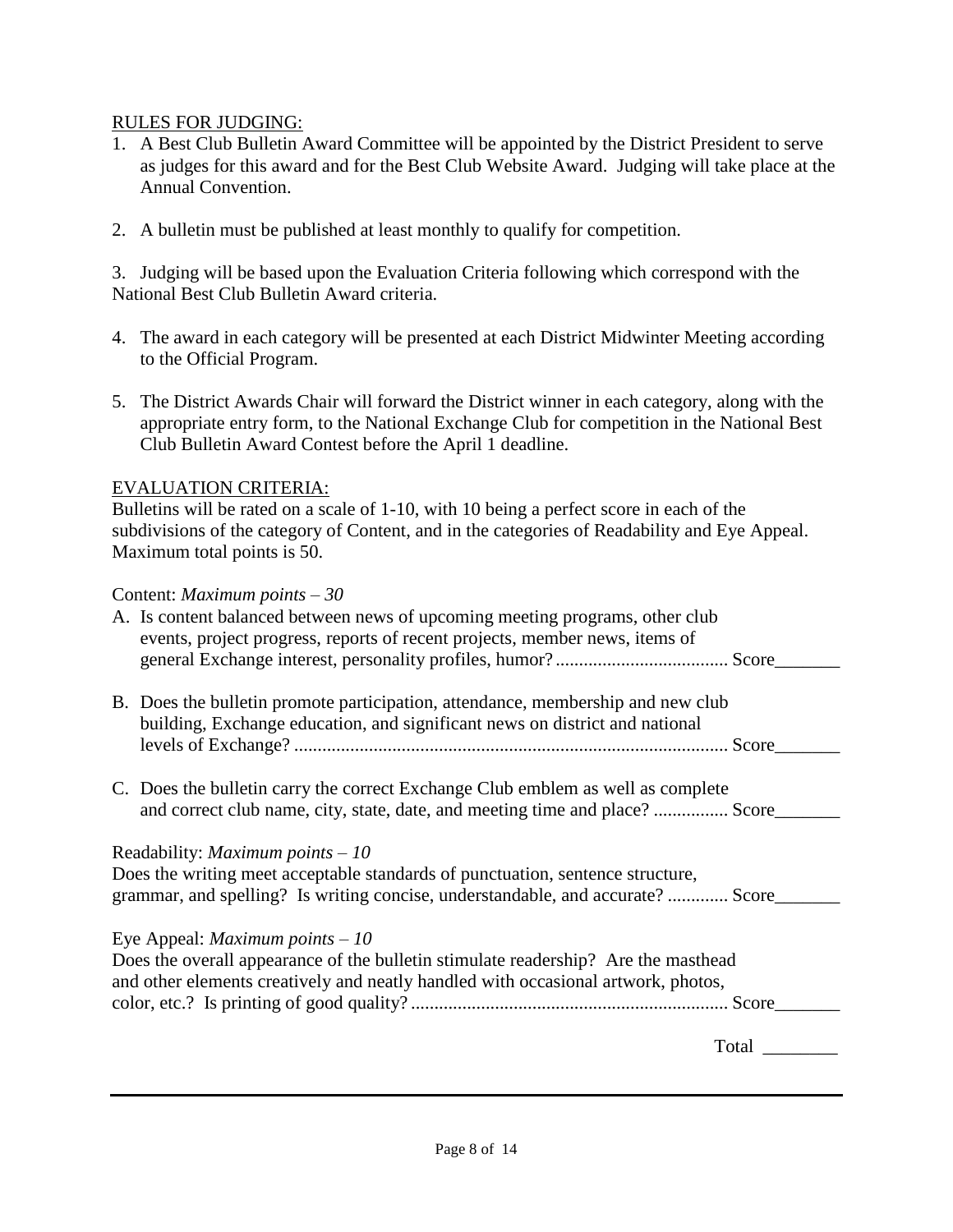# **TITLE: Best Club Website**

PURPOSE: To recognize and encourage excellence in the publication of readable, attractive, and informative site that stimulate greater club unity; attendance at meetings; membership participation, involvement, and enthusiasm; and increased awareness of Exchange goals, principles, and ideals.

AWARD: Emblem for Club's Service Awards Banner. Two awards will be given: Clubs with under 40 Members and Clubs with 40 or more Members.

#### RULES FOR JUDGING:

- 1. A Best Club Website and Bulletin Award Committee will be appointed by the District President to serve as judges for this award.
- 2. A site ought to be updated at least monthly.
- 3. Judging will be based upon the Evaluation Criteria following, which correspond with the National Best Club Bulletin Award criteria.
- 4. The District Awards Chair will forward the District winner in each category, along with the appropriate entry form, to the National Exchange Club for competition in the National Best Website Award Contest before the April 1 deadline.

EVALUATION CRITERIA:

Use same criteria as for Bulletins above.

#### **TITLE: Turn-Around Club Award**

PURPOSE: Recognizes a club which, having suffered from a dramatic decrease in membership and activity, was able to regain a position of strength and active participation in Exchange and their community.

 $\_$  , and the set of the set of the set of the set of the set of the set of the set of the set of the set of the set of the set of the set of the set of the set of the set of the set of the set of the set of the set of th

AWARD: Emblem for club's Service Awards Banner

- 1. The selection of a recipient of the Turn-Around Club Award will be made solely by the District President. Only one winner per year is allowed. If no club is determined to meet the criteria, no award will be given.
- 2. The District President will base their selection on a combination of personal observation of clubs' activities, information obtained from District Directors, and examination of records provided by the District Secretary and/or District Treasurer. Evaluation criteria are listed below, but other evidence of club improvement may be considered as well.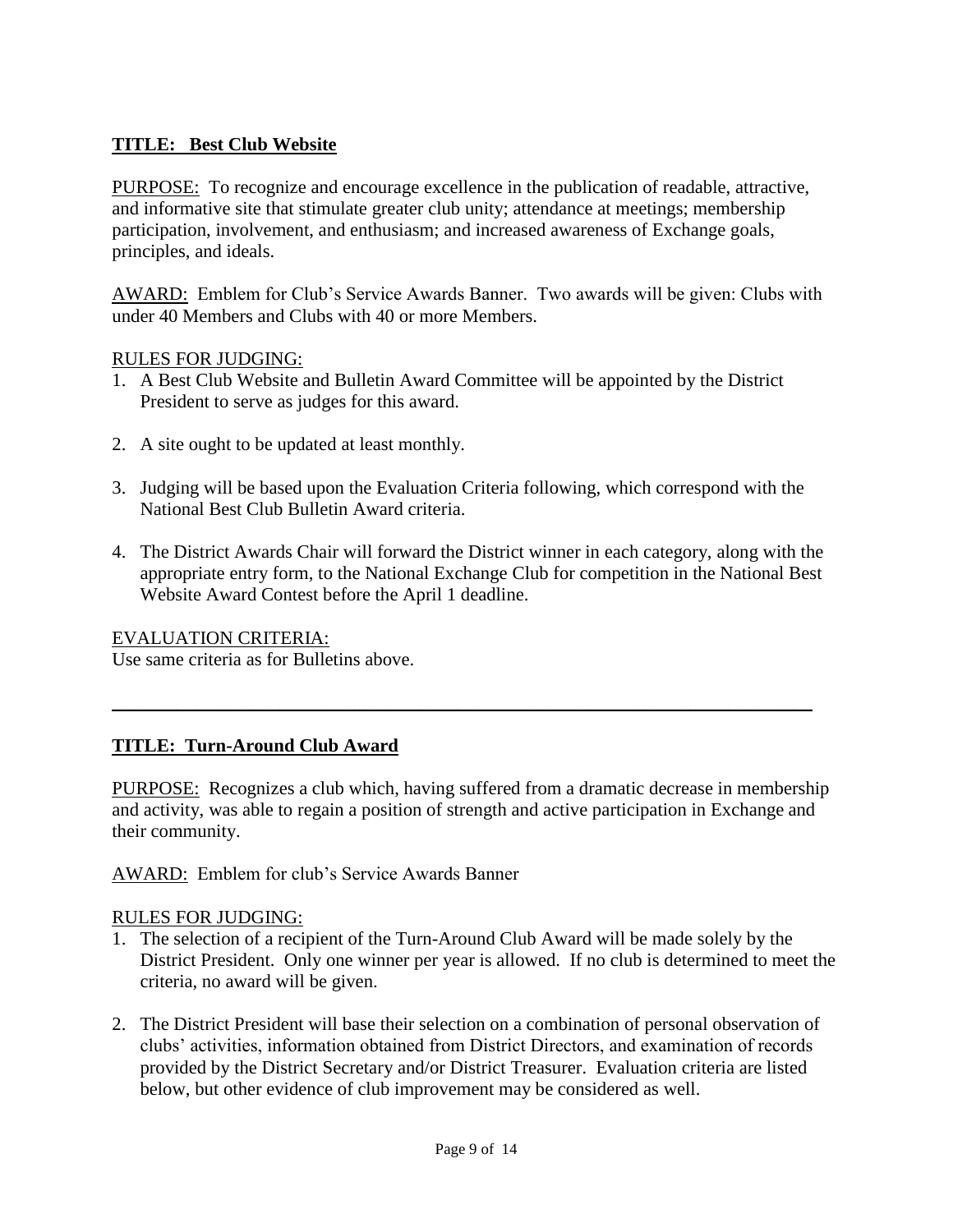- 3. Once a club has received this award, that club may not be eligible for the award again unless it can be proven to have repeated the decline and turn-around process.
- 4. If a winner is selected, the award will be presented at the District Convention according to the Official Program.

# EVALUATION CRITERIA:

No specific point count is assigned to each item below. Each should be considered as it contributes to the overall positive change in the club. Other evidence may be considered as well.

- Membership at its lowest point/Membership increase
- Healthy meeting attendance
- Effective club leadership
- Completion of club president's Program Development Meeting by July 31
- Club qualification for National Service Award
- Regular publication of a club bulletin
- Current account record at District
- Prompt filing of District and National reports
- Representation at District events

#### **TITLE: Court of Honor Award**

#### AWARD: Inscribed wall plaque

PURPOSE: Honors a citizen of Alabama who, by virtue of their efforts, has reflected greatness on the State of Alabama and her people.

\_\_\_\_\_\_\_\_\_\_\_\_\_\_\_\_\_\_\_\_\_\_\_\_\_\_\_\_\_\_\_\_\_\_\_\_\_\_\_\_\_\_\_\_\_\_\_\_\_\_\_\_\_\_\_\_\_\_\_\_\_\_\_\_\_\_\_\_\_\_\_\_\_\_\_\_

- 1. The selection of the Court of Honor Award recipient will be made by the District President based upon their own evaluation and judgment of the nominees' qualifications. The decision of the District President will be final.
- 2. Any Alabama Exchangite may nominate a candidate for this award. Such nominations must be made directly to the District President in writing no later than April 15. The person making the nomination should first contact the potential nominee to ascertain their willingness to be nominated for this award and their availability to be present at District Convention to accept it.
- 3. No Exchangite may be considered for this award.
- 4. A person nominated for this award must be recognized as an outstanding Alabamian who, by virtue of their efforts in his field of endeavor and in their personal life, has brought fame and honor to the State of Alabama.
- 5. The award will be presented at each District Convention according to the Official Program.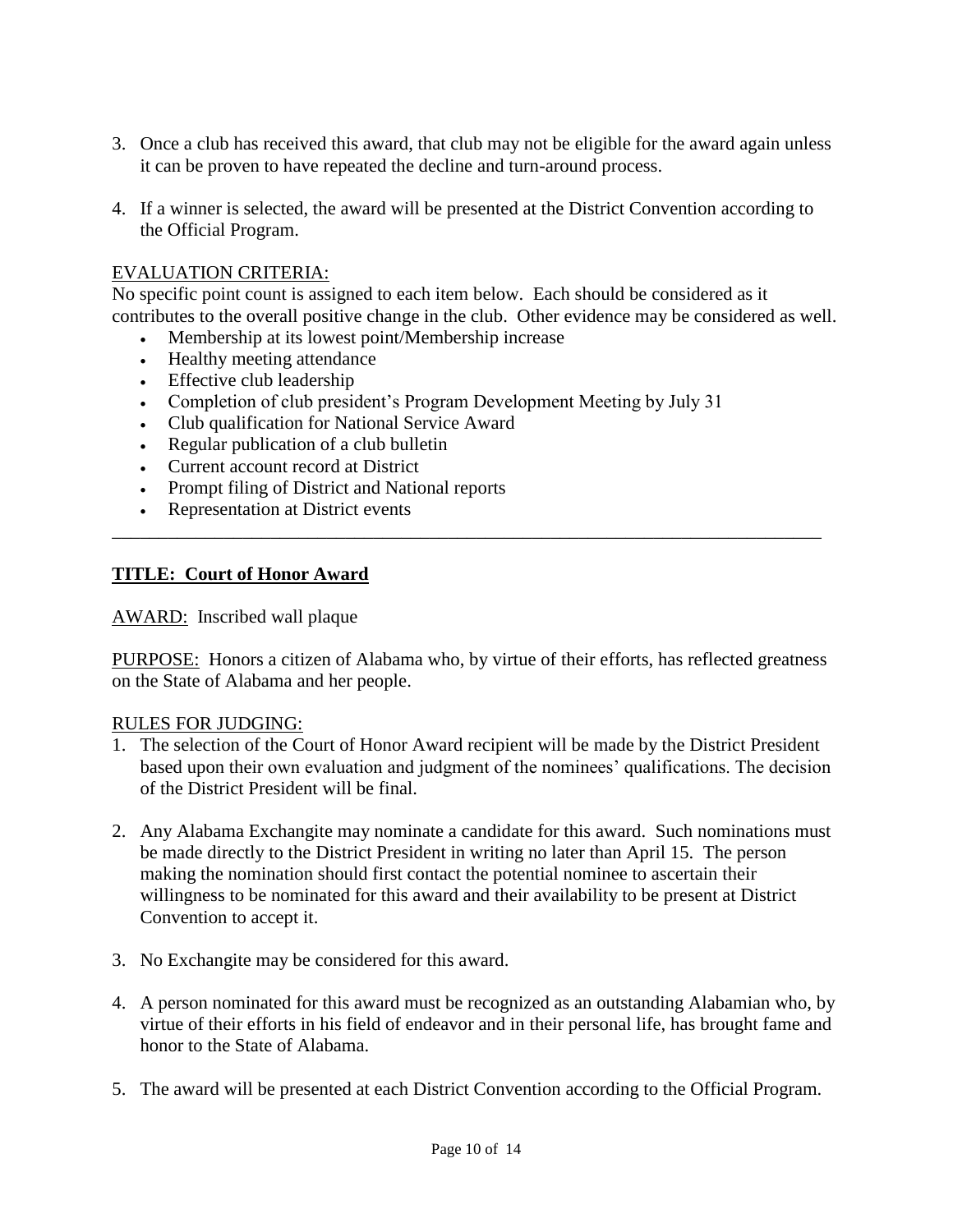# **TITLE: Alabama Exchangite of the Year Award**

## AWARD: Inscribed wall plaque

PURPOSE: Recognizes an Alabama Exchangite who, by their participation in Exchange programs as well as in other civic, community, and business activities, has reflected greatness on Exchange and especially the Alabama District.

- 1. An Alabama Exchangite of the Year Award Committee will be appointed by the District President to serve as judges. Members of this committee shall be selected from the total membership of the Alabama District Exchange Clubs and do not have to be former recipients of this award. The previous year's recipient of the Alabama Exchangite of the Year Award will serve as chair of the committee.
- 2. Any local club may nominate a member it feels has made substantial contributions to local and District Exchange activities, based on the current award application form. Evaluation will be based on the current and previous Exchange fiscal years. If a current President or Immediate Past President is nominated, their normal duties of office should be excluded from evaluation. An Alabama Exchangite may receive this award more than once.
- 3. Nominations should be submitted on the official award application included in this handbook. The District application parallels the National Exchange Club application to facilitate the entry of the District winner in the NEC Exchangite of the Year competition. A separate one-page narrative supporting the nomination must be attached to the application form. All applications shall be submitted to the chair of the committee by April 15 prior to the District Convention in order to be considered for the National Exchangite of the Year Award. The name and address of the chair may be found in the District Directory or obtained from the District Treasurer.
- 4. The narrative should include information not provided on the application form and may include such things as:
	- Involvement in other clubs, church, volunteer groups, community projects, etc. offices, committee work, awards, leadership roles
	- Personal qualities that make the nominee outstanding for example, positive attitude, leadership skills, enthusiasm, creativity, volunteer spirit, sense of humor, problemsolving skills
- 5. The judges will review all applications received and will base their decision solely on the information provided in the application materials in back of this manual.
- 6. The award will be presented at each District Convention according to the Official Program. The recipient must be present to receive the award.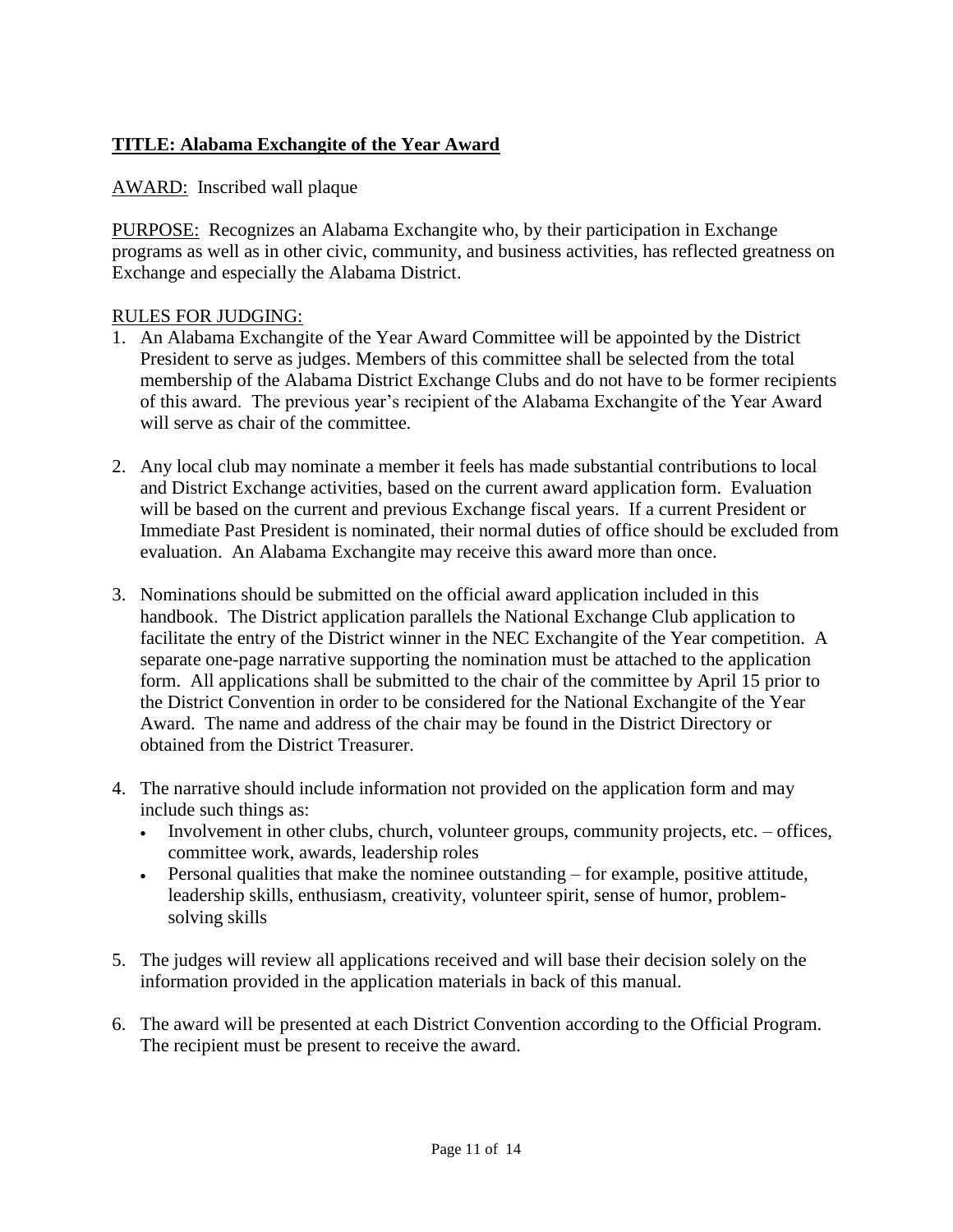#### EXCHANGITE OF THE YEAR AWARD

#### **Alabama District Exchange Clubs APPLICATION** Year: \_\_\_\_\_\_\_\_\_\_\_\_\_\_\_\_\_\_

Each club may nominate one person. The honoree must be present at the Alabama District Convention to receive the award. The nomination form and a one-page narrative should be sent to the previous year's award recipient by April 15 of the convention year. See the Alabama District Awards Program Handbook for details. Activities and points are based upon the previous and current Exchange fiscal years (2-year period).

|    | for Alabama District Exchangite of the Year.                                                                                                                                                                                                                                                                                               |                             |
|----|--------------------------------------------------------------------------------------------------------------------------------------------------------------------------------------------------------------------------------------------------------------------------------------------------------------------------------------------|-----------------------------|
|    | 1. Built a new club                                                                                                                                                                                                                                                                                                                        |                             |
| 2. | Membership – Sponsored _____ new members (5 points each)                                                                                                                                                                                                                                                                                   | Maximum 40 points ________  |
| 3. | Club activities – Served as:<br>a. Club President, Treasurer, Secretary and/or Bulletin Editor, Fundraiser Chair,<br>Program Chair, Publicity Chair (15 points each)                                                                                                                                                                       | Maximum 30 points ________  |
|    | Club Board Member, Major Committee Chair. List committees.<br>b.<br>(10 points each)                                                                                                                                                                                                                                                       | Maximum 20 points ________  |
|    | Working Club President Elect, Immediate Past President, member playing role<br>$c_{\cdot}$<br>on major committee, club photographer, house chairperson, prepared meeting<br>room, custodian, etc. (5 points each)<br><u> 1980 - Johann Barn, amerikan bernama di sebagai bernama di sebagai bernama di sebagai bernama di sebagai bern</u> | Maximum 10 points           |
| 4. | District activities – Served as:<br>District President, Secretary, Treasurer, President Elect<br>a.<br>b. District board member<br>c. District committee chair<br>d. District President with positive growth in District                                                                                                                   | 10 points                   |
|    | 5. Up to 25 points may be awarded for items not listed above at the discretion of the<br>judges listed below:                                                                                                                                                                                                                              | Maximum 25 points _________ |
|    | 6. Convention attendance during 2-year application period (5 points each)                                                                                                                                                                                                                                                                  |                             |
|    | <b>District Conventions:</b>                                                                                                                                                                                                                                                                                                               |                             |
|    | National Conventions: Dates                                                                                                                                                                                                                                                                                                                |                             |
| 7. | One-page narrative (attach to application form)                                                                                                                                                                                                                                                                                            | Maximum 50 points ________  |
|    | <b>Total Score</b>                                                                                                                                                                                                                                                                                                                         | Maximum 350 points _______  |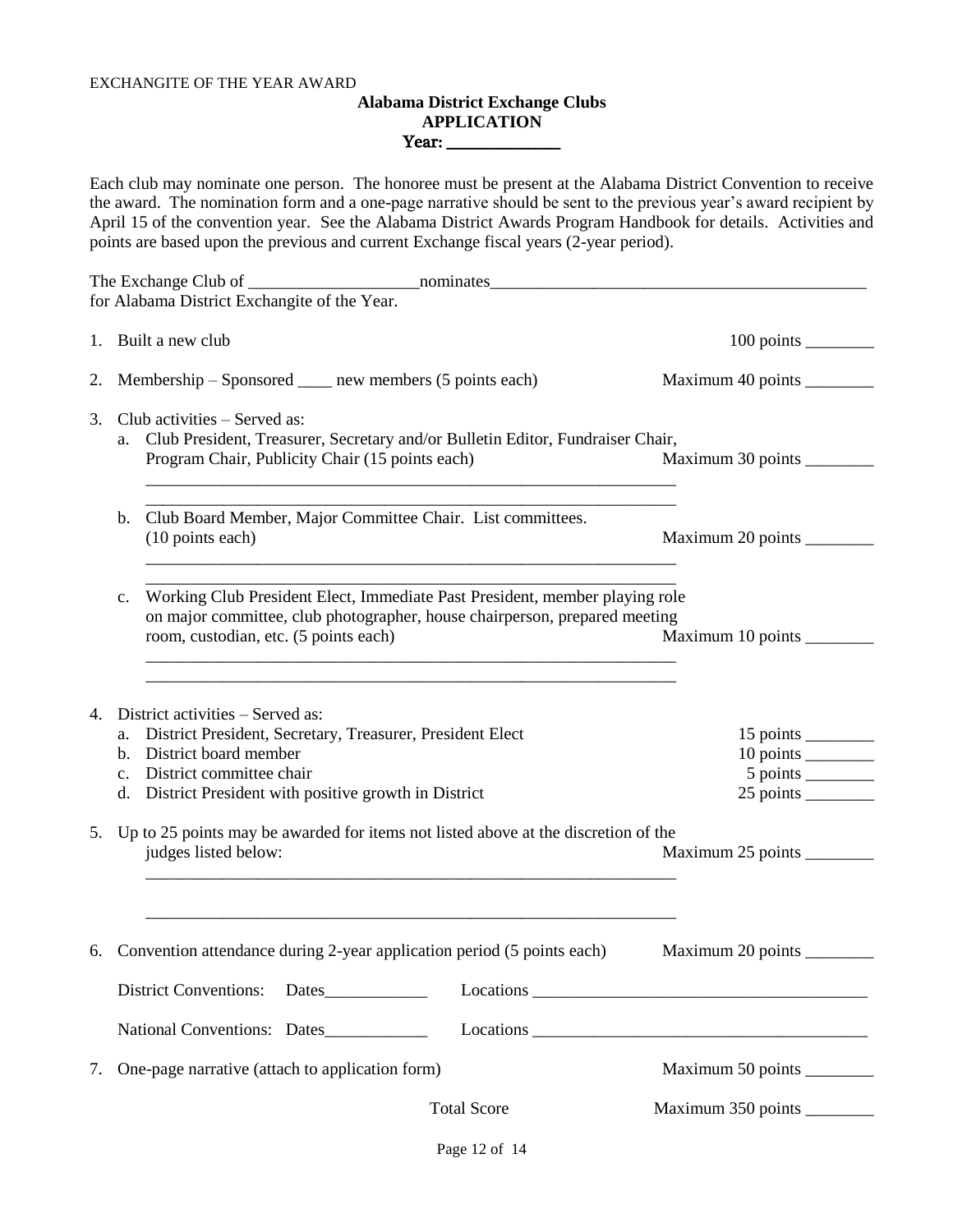#### **TITLE Youth Awards**

## **Youth of the Year Award**

PURPOSE: Recognizes an outstanding high school student who has attained high levels of scholastic achievement, community involvement, and leadership.

AWARD: Inscribed plaque and a cash award to the winner. The District award recipient represents the Alabama District in the National Exchange Club Youth of the Year competition.

#### RULES FOR JUDGING:

Rules, guidelines for sponsoring clubs and applicants, and application forms for this award are reviewed and published annually in a separate packet provided to all clubs in the District. For additional information, contact the District Youth Committee Chair.

\_\_\_\_\_\_\_\_\_\_\_\_\_\_\_\_\_\_\_\_\_\_\_\_\_\_\_\_\_\_\_\_\_\_\_\_\_\_\_\_\_\_\_\_\_\_\_\_\_\_\_\_\_\_\_\_\_\_\_\_\_\_\_\_\_\_\_\_\_\_\_\_\_\_\_\_

#### **Youth Orator Award (Americanism etc.)**

PURPOSE: Recognizes one male and one female winner of the District Youth Oratorical Contest. A total of six finalists will participate in the Oratorical Contest.

AWARD: Inscribed plaque and cash award to one male and one female winner.

#### RULES FOR JUDGING:

Rules, guidelines for sponsoring clubs and applicants, and application forms for this award are reviewed and published annually in a separate packet provided to all clubs in the District. For additional information, contact the District Awards Committee Chair or Youth Chairman.

\_\_\_\_\_\_\_\_\_\_\_\_\_\_\_\_\_\_\_\_\_\_\_\_\_\_\_\_\_\_\_\_\_\_\_\_\_\_\_\_\_\_\_\_\_\_\_\_\_\_\_\_\_\_\_\_\_\_\_\_\_\_\_\_\_\_\_\_\_\_\_\_\_\_\_\_\_\_

#### **A.C.E. Award (Accepting the Challenge of Excellence)**

PURPOSE: Recognizes a high school student who has made dramatic changes in their attitude and performance that have enabled the student to overcome adversity and prepare for graduation.

AWARD: Inscribed plaque and a cash award. The District award recipient represents the Alabama District in the National Exchange Club A.C.E. Award competition.

#### RULES FOR JUDGING:

Rules, guidelines for sponsoring clubs and applicants, and application forms for this award are reviewed and published annually in a separate packet provided to all clubs in the District. For additional information, contact the District Youth Committee Chair.